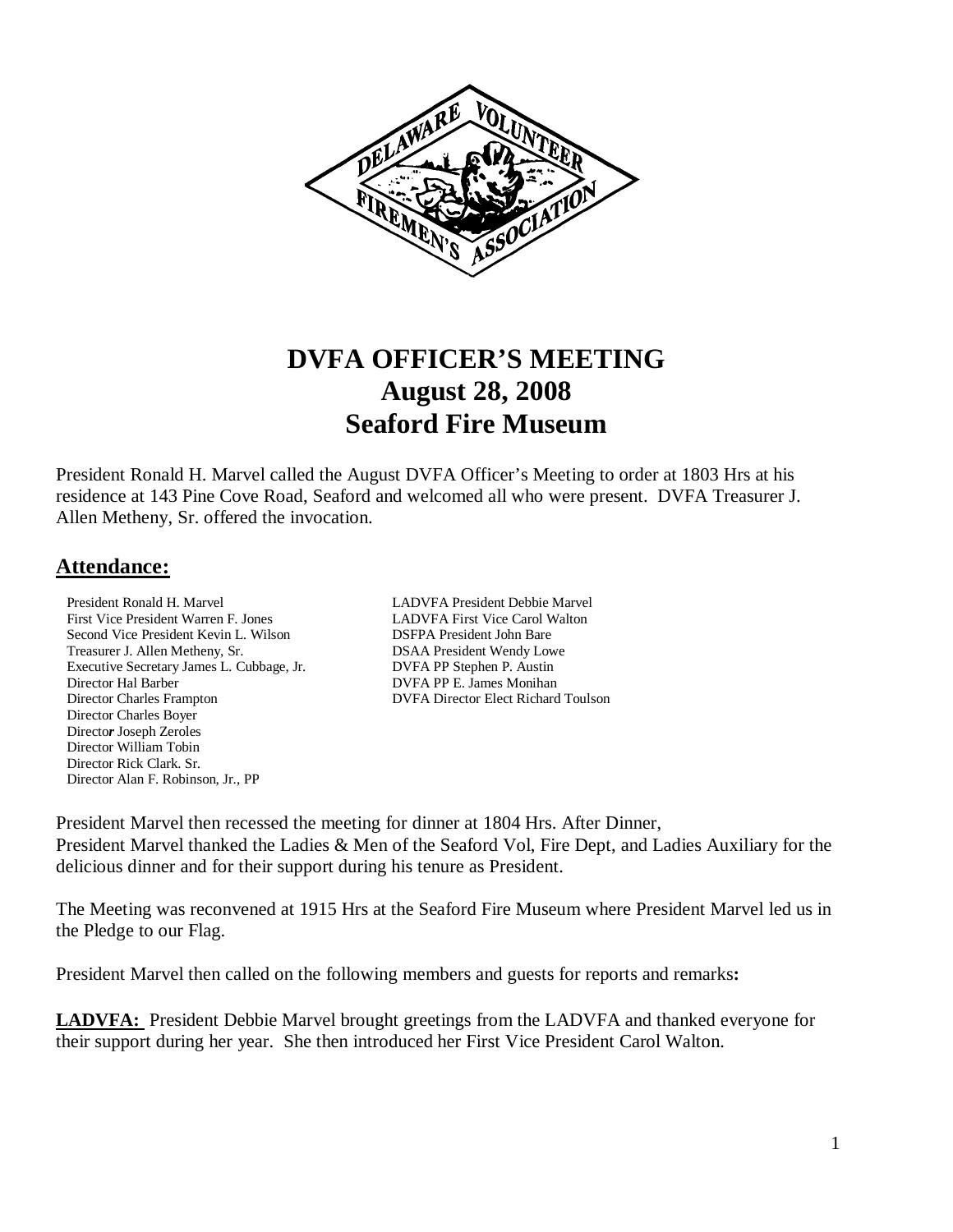**DSAA** President Wendy Lowe brought greetings from the State Ambulance Association and advised that they are planning Joint State Chiefs/Ambulance Association meetings in January and June of each year. Also that everything appears to be ready for the EMS Continuing Educational Seminars at the Conference. She advised that if anyone was attending the Southeastern event at Cheswold she needs their registration ASAP.

**DSFPA** President John Bare brought greetings from the State Fire Police Association.

**SFPC** Commissioner Alan F. Robinson distributed copies of the draft regulation that requires annual audits by the member companies as prescribed in HB #329.

**President Ronald H. Marvel** reported on the following items:

**SB #241** Reported that he has requested that the **DSFCA** to meet with Sen. Bruce E. Ennis and try to come up with a compromise piece of legislation...

**VOTER REGISTRATION** reported that Director Frampton is Chairing this important committee in this very important upcoming Election year. Companies still have time to get their Members registered to vote in 2008. Further, that we meet with candidates for elected office discuss their positions of first responder's issues.

**Media Requests** Advised that the News Journal is still working on their major story on the Delaware Fire Service. If your Department is contacted by their reporter, Mike Chalmers, please meet with him and answer his questions. If you need assistance our Public Relations Consultant will be glad to assist, just contact one of the Presidents, or the DVFA Office.

**Bethany Beach** Advised that the DVFA received a letter from the SCVFA

Firemen's Association advising that the Bethany Beach proposal to have a referendum for the purpose of financing an emergency ambulance service was defeated by a vote 1 yes, 20 no and 1 absent at their regular monthly meeting on August 26, 2008 at Millsboro.

 **First Vice President Warren F. Jones** reported on the following items:

**Statewide Legislative Night** After much review an evaluation his Recommendation would be to eliminate our Legislative Night. We have done many different events in an attempt to have our Elected Officials attend and the attendance is still very low. He would rather take the funds and build a network of Delaware Fire Service members who personally have contact with our Elected Officials on a regular basis. Further that we actively attend their events to let them know who the fire service is in Delaware by purchasing tickets to the fund raising events.

*Motion by Executive Secretary Cubbage, seconded by Director Barber to eliminate the annual DVFA Legislative Night and utilize a more hands on approach to Legislative Issues. Motion Carried*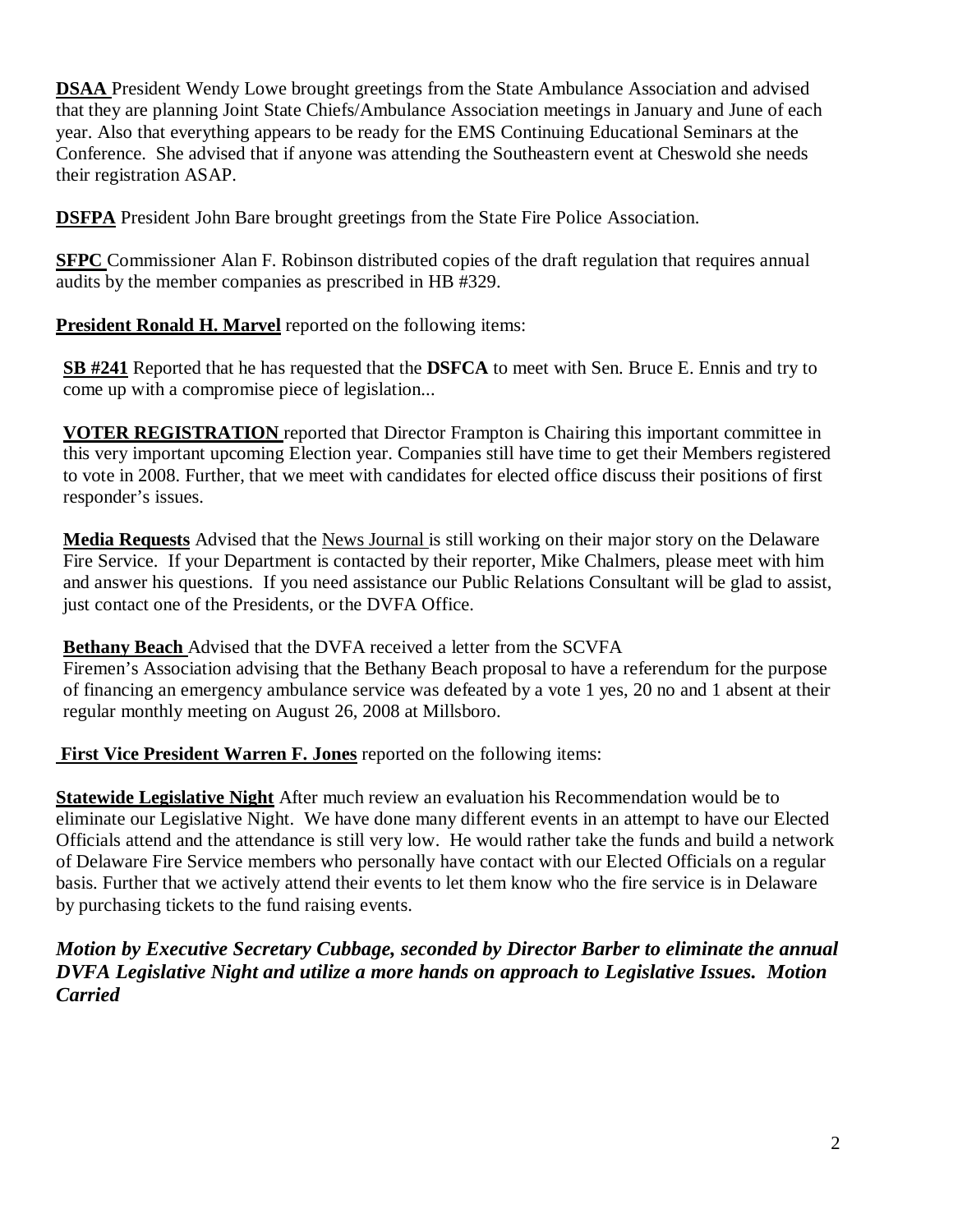**IRS 501(c) 3 Status** Advised that with the current IRS Regulations does not allow us to lobby and contribute funds to political campaign he would like to explore changing our status since the DVFA Foundation already has 501 (c ) 3 status.

# Motion by Executive Secretary Cubbage, seconded by 2<sup>nd</sup> Vice President Wilson that the *DVFA research the proper IRS status for our current level of political activity. Motion Carried.*

**President's Guide & Protocol Book** Reported that he has asked DVFA PP Robi Robinson to Chair a committee to compile a list of dates, places of events, meetings, dates that reports are due, etc. This book would be updated and distributed January of each year.

**DVFA PRESIDENTS & CHIEFS MEETING** advised that a meeting of Delaware Fire Company Presidents and Chiefs took place on Wednesday, August 27, 2008 with 42 fire companies represented. This was our first teleconference with sites at fire schools in Dover, Wilmington and Georgetown. He gave a brief summary and advised that neither proposal was approved by those in attendance. DVFA Officer's will review and look at alternative proposal.

**Recruitment & Retention** advised that for next year the duties and responsibilities of the R&R Committee will be divided in to Recruitment Only and Retention Only. Members will be listed on the Committee list at Conference and anyone wishing to participate should contact him.

**DVFA WEB PAGE** First Vice President Jones reported that he has had many comments on the appearance and content of the new web page, but reminded everyone that it was a "Work in Progress" and it will take Time to complete. The new Chairman for next year will be First Vice President Wilson.

**CONFERENCE 2008** Chairman Elmer B. Steele was working but President Marvel Thanked Elmer and his committee for all of their hard work and reported that most aspects for the Conference are ready. However he did advise that we would have to be very fluid on Friday, September  $12<sup>th</sup>$  at the Luncheon if Sen. Joe Biden, the Vice Presidential Candidate attends with certain requirements that the Secret Service would require. More will be forthcoming on this topic as required.

**WAKE UP DELAWARE/RISK WATCH** DVFA PP Alan F. Robinson was happy to advise that the DVFA was awarded a 2007 USFA FP&S Grant for \$362,500 of which a large portion goes to the "Wake up Delaware "program. Plans are underway for the fall fire prevention activities.

**DVFA FOUNDATION** Chairman Stephen P. Austin reported that the Foundation met on Monday, August 18, 2008 at the Kent County EOC. The next meeting will be April 27, 2009. All are Welcome.

**FEDERAL LEGISALTIVE ISSUES** DVFA PP Austin advised that Congress is very quite at this time. However he has been actively involved in several issues on behalf of the Delaware Fire Service. Stated that he has been working with the DuPont Company on several issues and he is trying to get them involved with "Wake Up Delaware", He advised that he received a call in regards to Delaware's 800 MHz microwave system and problems with the Motorola's sub contactor. He met with executives of Motorola at the IAFC in Denver and it appears that Motorola has come up with a plan that will correct the problems and meet the speciations of the Division of Communications.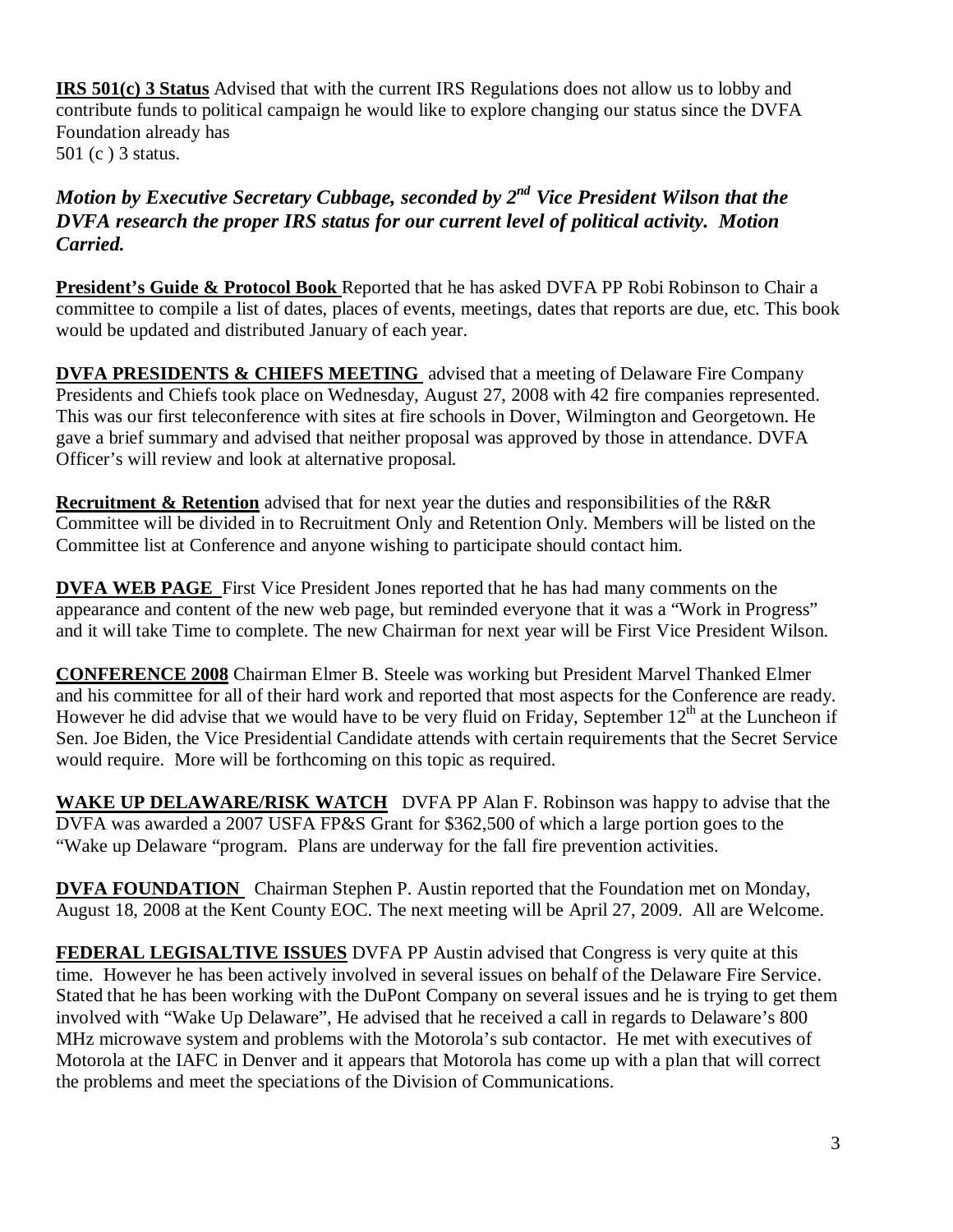However, at the annual conference of the IAFF in Las Vegas, they have passed another resolution that brings back the two hatter issue. No action is needed at this time as everyone is evaluating the resolution and trying to examine the effects it may have.

**FIRE CORP** Chairman E. James Monihan advised that the DVFA has again applied and received another \$5,000 Fire Corp Grant.

**NVFC** DVFA PP Monihan and Treasurer Metheny advised that Dunkin Donuts/Baskin Robbins has again agreed to sponsor the NVFC "Junior Firefighter Program." PP Monihan again congratulated 2<sup>nd</sup> Vice President's daughter Ashley Wilson who was a winner of one of the 10 \$5,000 scholarships. He also reported that he PSOB Program guidelines are again being reviewed as is a review by John Hopkins University. He advised that the Elections for the NVFC will be coming up this year at their Fall Meeting.

*Motion by DVFA PP Monihan, Seconded by Second Vice President Wilson that the DVFA go on record supporting J. Allen Metheny, Sr. for another term as Secretary/Treasurer of the National Volunteer Fire Council.. Motion Carried.* 

**MISC ITEM** Executive Secretary Cubbage reported on the following items:

- Advised that the two new Dell desktops, server and new software Has been purchased and installed in the DVFA Office.
- Reported that that the specifications for the new Lap Top for the Executive Secretary is being prepared. This is the unit that was put on hold when we discovered that we had server problems. Also that The old lap top will be used for all conference activities.
- Reminded everyone of the Dover Downs/NFFF event on September 21, 2008 at the Monster Mile
- Advised that he has the tickets for the CFSI Event at the Washington Nationals Game on Wednesday, September 3, 2008

# **ADDITIONAL COMMENTS**

.

President Marvel advised that the bill signing for the Campus Fire Safety Bill will be on Thursday, September 4, 2008 at 1000 Hrs at Wesley College.

**CLOSING COMMENTS** President Marvel thanked everyone for their attendance and their participation in the Delaware Fire Service. He stated that we have been dealing with some very difficult issues and thanked them for their support.